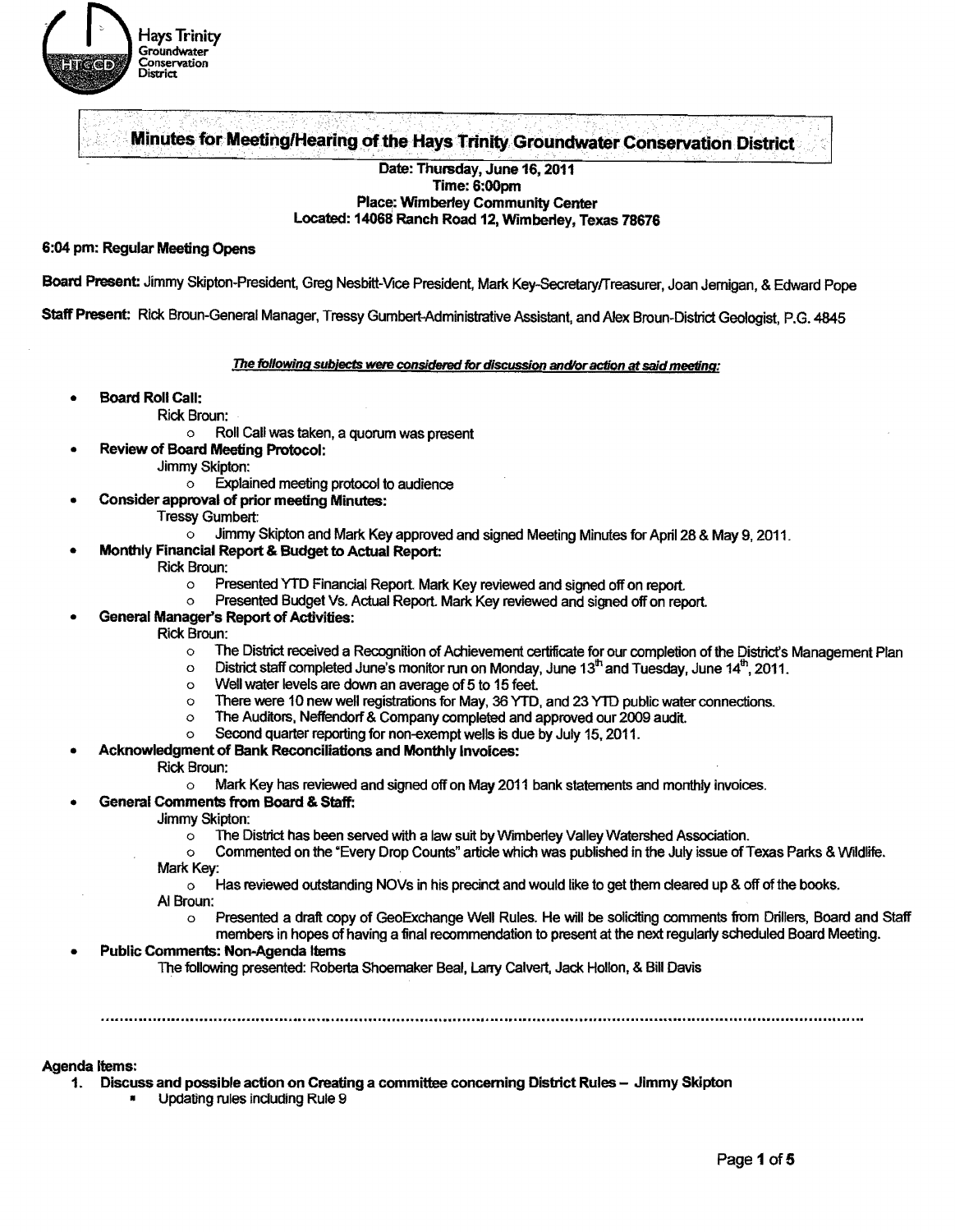| June 16, 2011 Board Minutes continued |  |  |
|---------------------------------------|--|--|
| Board:                                |  |  |

- Board: Jimmy Skipton o Rules are not clear. Recommends creating a committee to streamline them.  $\circ$  No more than two board members can serve on the committee; Jimmy would like to be one of the committee members. Greg Nesbitt o Suggests creating two committees and splitting the rules up between them. Ed Pope o Suggests having a community citizen serve on the committee. Public Comments: None provided 2. Discuss Cottages at Country Lane (Ruben Contreras) - Mark Key • Ruben Contreras presented plans for developing a retirement community to board for review. Land has not been purchased vet. There is an existing well on the proposed property. • Rainwater collection systems can be presented to potential residents as an option. • Plan proposal is for 40 units. 2-BR, 2-Bth approx. 1300 sq ft. each Board: Jimmy Skipton o Feels a retirement community is a good idea. o Mr. Contreras will have to get with TCEQ as he will be the water provider. o A Water Availability study will have to be completed. Joan Jernigan o Commended Mr. Contreras and asked to meet with him about his research and plans. Public Comments: None provided 3. Discuss Kelly's Country Cabins (Jim Kelly) - Rick Broun Rick presented map of Kelly Country Cabins, a small neighborhood which are sharing wells. There are currently 4 wells on the property only 2 of them have been registered with the district. • Each well has 2 to 4 homes connected to it. • Recommends treating them as a public water connection and charging a connection fee. • The District has no rules on shared well agreements/connections. Board: Jimmy Skipton 0 Previous Board had approved shared well agreements. 0 What rules do TCEQ have on sharing wells?  $\circ$  The rule committee needs to address a rule for shared wells when modifying current rules. <sup>0</sup>Advised that staff should contact Mr. Kelly and request he attend a future Board Meeting to discuss issue. Ed Pope <sup>0</sup>This issue needs to be reviewed for future purposes. Staff: AI Broun <sup>0</sup>Enabling Legislation prohibits shared Wells.  $\circ$  Mr. Kelly's concept early on was to build a series of cabins and rent them out for weekend use. Public Comments: The following presented: Jack Hollon ...............................................................It ••• ,.~.tI .............." ..............• .. •• ••••••• .. ••••••.......................................... <sup>~</sup>................. 4. Update on Educational Video - Joan Jernigan Education meetings took place on June  $14<sup>th</sup>$  and  $15<sup>th</sup>$ . The narrative portion for the first section of the video has been completed. • Video production is on schedule. • Cow Creek Conservation District is asking for \$1000 for the rights to use portions of their video production.
	- An additional \$500 is needed to produce copies and purchase sleeves.
	- Total cost for video production will be \$9500.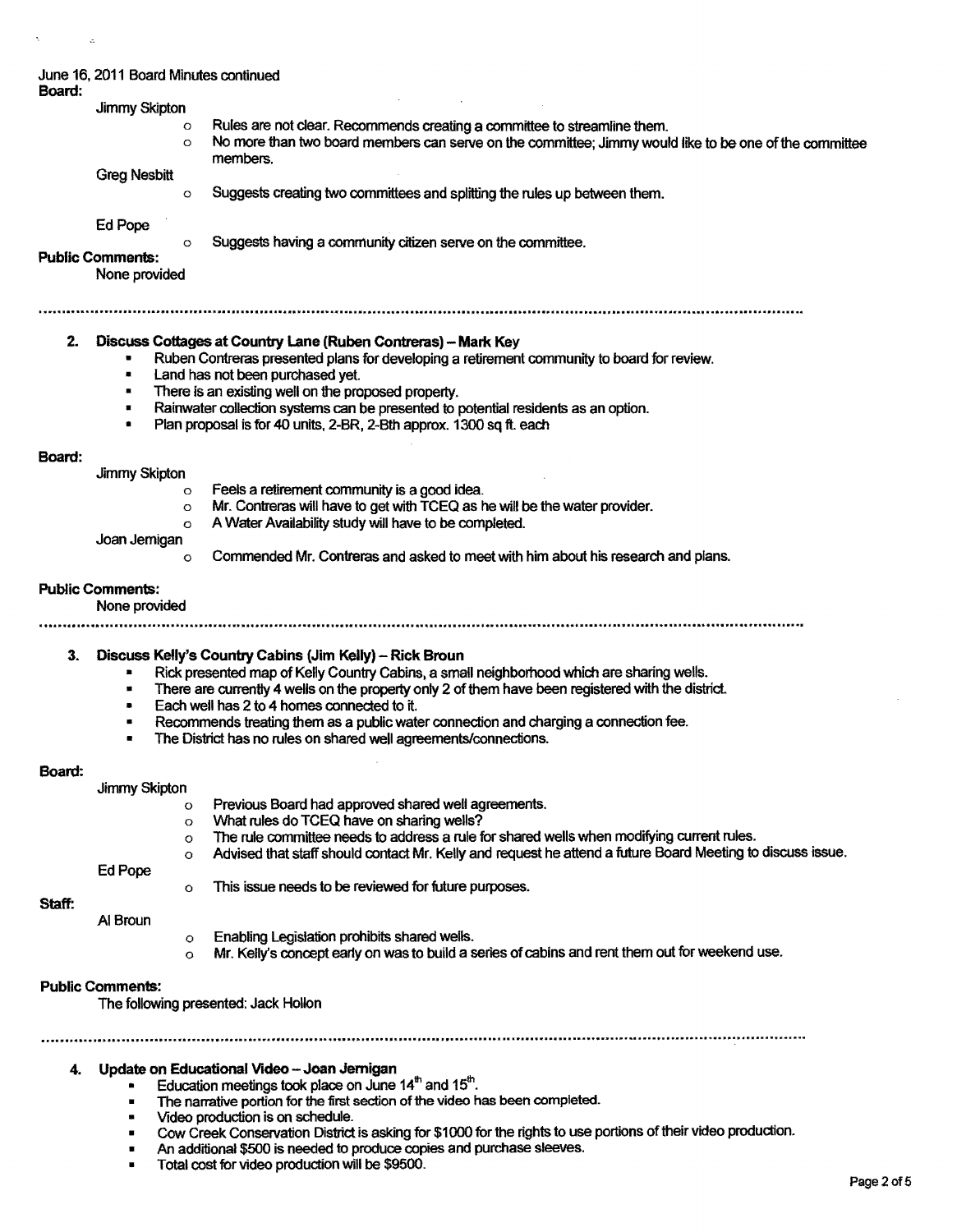# June 16,2011 Board Minutes continued

Board:

Jimmy Skipton

 $\circ$  Defended his stance that funds should not be spent on video at this time as money is needed for lawsuit.

#### Public Comments:

The following presented: Roberta Shoemaker Beal

.................... 111 ......................................" ..............'''' .......... <sup>~</sup>..............................................................................................

# 5. Update on Water Educational Tool (W.E.T.) - Rick Broun

- Work on the W.E.T. project is still in progress.<br>• A "2011 Appe Victor & Pelecation Guide" was
- A "2011 Area Visitor & Relocation Guide" was recently released to the public. It contained some of the information that Rick had planned to publish in the W.E.T. tablet.

#### Board:

No comments provided

#### Public Comments:

No comments provided

# Addendum Agenda Items:

Discuss and possible action on:

- A Pending lawsuit with Wimber1ey Watershed Association & other Plaintiffs Jimmy Skipton
	- Discuss primary contact for litigation management.

# Public Comments:

The following presented: Roger Kew & Bill Davis

#### 7:00 pm: Into Executive Session

7:35 pm: Out of Executive Session

#### Motion:

Mark Key: Appoint Jimmy Skipton and Rick Broun as primary contacts for litigation management. Greg Nesbitt - Seconded motion. Vote: 5-0 in favor (Jimmy Skipton, Greg Nesbitt, Mark. Key, Joan Jemigan, and Ed Pope)

# B. GMA 10 update -- Jimmy Skipton

- **Electing District Representative.**
- Exempt Use numbers for HTGCD for MAG process

# Motion:

Jimmy Skipton: Appoint Mark. Key as the District Representative for GMA 10.

Greg Nesbitt - Seconded motion.

Vote: 4-1 in favor (Jimmy Skipton, Greg Nesbitt, Mark Key, and Ed Pope) Opposed (Joan Jemigan)

Staff:

- AI Broun
	- o GMA 10 covers only 3% of our District.
	- $\circ$  Presented maps showing what part of the District is included in GMA10 and wells recorded by Texas Water Development Board in that particular area.
	- $\circ$  Recommends using 74 ac-ft for 2010 and 174 ac-ft for year 2060 as the exempt use numbers.

# Motion:

Jimmy Skipton: Adopt 74 ac-ft - 174 ac-ft per Al's recommendation.

Ed Pope - Seconded motion.

Vote: 5-0 in favor (Jimmy Skipton, Greg Nesbitt, Mark. Key, Joan Jemigan. and Ed Pope)

# Public Comments:

None provided

............ ,,,.......................... ,,,...................."' ........................................................................................ "...................................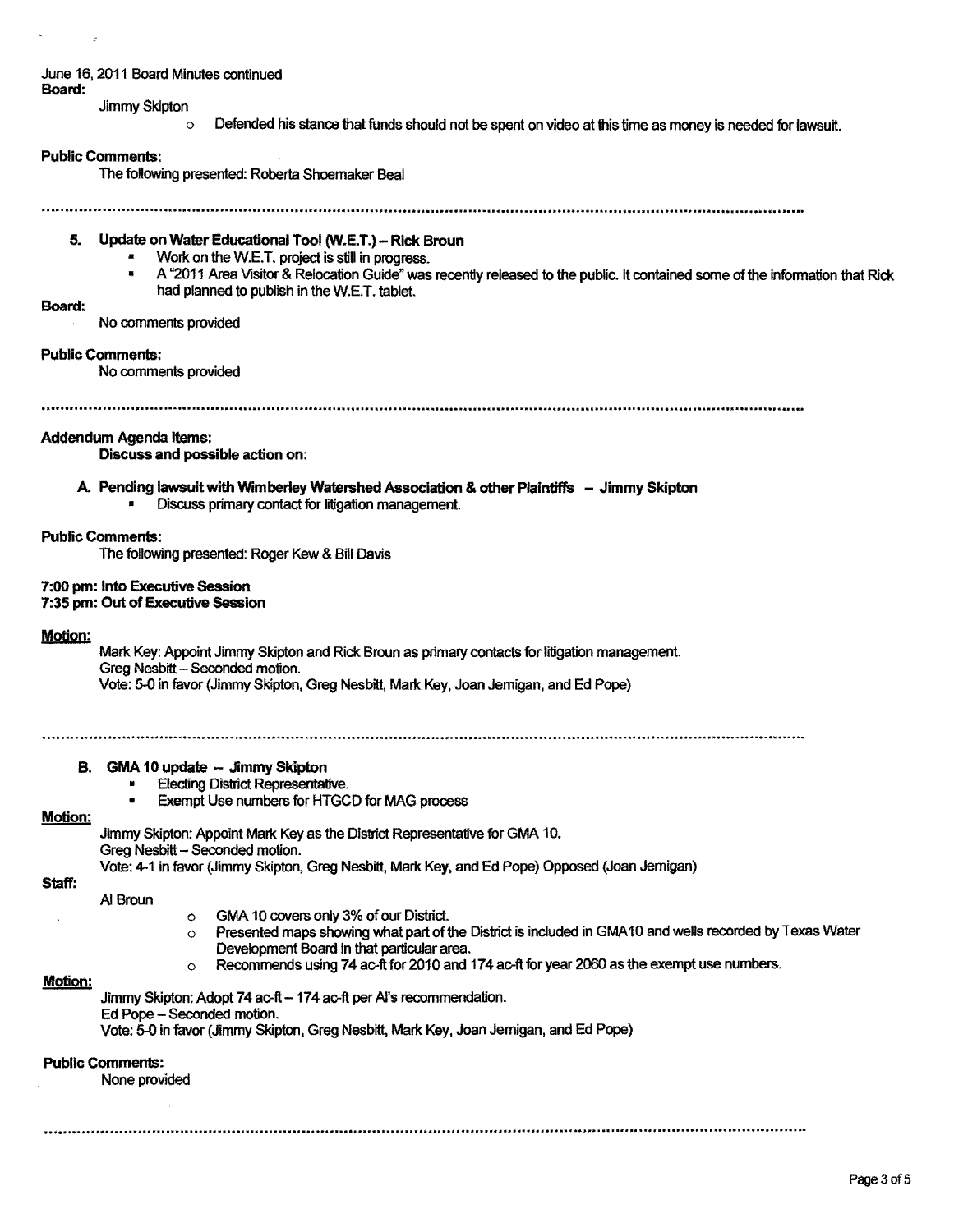#### June 16, 2011 Board Minutes continued

# 8:00 pm: Break

8:07 pm: Hearing Opens

.. ".,.""" ........... "" ............ " .. " .. 11 .... " •• "' •• " ...... " •• III .......................... " •• ,. ... " ......... "" ......... " ........................ """,, ............" •• "",, ............ " .. ,," ............... " .. """ .... ,, "1"""" ....

#### Hearing Items:

Discuss and possible action on:

- 6. Renewal Application for Radiance WSC (Roger Kew) Mark Key
	- Permit allows 10 AF per year<br>•  $2010$  Purped 1.790.500 gallo
	- 2010 Pumped 1,790,500 gallons *15.49* AF
	- **4** 34 Connections / 144 gallons per day per (gpd) household
	- Requesting 15 AF
	- Requesting 3-Year Permit

# Roger Kew - Radiance<br>C Rad

- $\circ$  Radiance existed well before the District was created.<br> $\circ$  Will not use more water during drought conditions.
- o Will not use more water during drought conditions.<br> **C** Requesting 15 ac-ft due to 9 undeveloped lots white
- a Requesting 15 ae-ft due to 9 undeveloped lots which he must provide water for when they are developed.
- $\circ$  Desire to replant oaks trees and water fruit trees on common property.<br>  $\circ$  He closed the community garden due to the drought conditions.
- $\circ$  He dosed the community garden due to the drought conditions.<br>  $\circ$  As a CCN he is allowed to provide up to 49 taps.
- $\circ$  As a CCN he is allowed to provide up to 49 taps.<br>  $\circ$  There is no justification for Radiance being allocal
- There is no justification for Radiance being allocated less water than other permitted wells.

#### Public Comments:

Board:

The following presented: Roberta Shoemaker Beal - contests, Lila McCall - contests, Linda Kay Rogers, Jim McMeans - contests, Dorothy Knight - contests, and Bill Davis.

|                                                          | Jimmy Skipton                                                                          |          |                                                                                                                                |  |  |  |  |
|----------------------------------------------------------|----------------------------------------------------------------------------------------|----------|--------------------------------------------------------------------------------------------------------------------------------|--|--|--|--|
|                                                          |                                                                                        | $\Omega$ | Read the 2 letters of contest that Andrew Backus submitted.                                                                    |  |  |  |  |
|                                                          |                                                                                        | $\circ$  | Allocating water to the people who have been here is a wise way to allocate.                                                   |  |  |  |  |
|                                                          |                                                                                        | $\circ$  | Feels that 3-year permits are a smart move                                                                                     |  |  |  |  |
|                                                          | Mark Key                                                                               |          |                                                                                                                                |  |  |  |  |
|                                                          |                                                                                        | $\circ$  | Radiance is a good steward of the water and should not be punished. We should reward those who are already                     |  |  |  |  |
|                                                          | Ed Pope                                                                                |          | established in the district and who use the water wisely.                                                                      |  |  |  |  |
|                                                          |                                                                                        |          | Doesn't feel Radiance presented a justifiable reason for adding 5 ac-ft.                                                       |  |  |  |  |
|                                                          | <b>Greg Nesbitt</b>                                                                    | $\circ$  |                                                                                                                                |  |  |  |  |
|                                                          |                                                                                        | $\circ$  | Based on Rule 5.5 Section G. The Board may approve a temporary permit to authorize groundwater withdraws                       |  |  |  |  |
|                                                          |                                                                                        |          | while the contested case hearing is being conducted.                                                                           |  |  |  |  |
| Staff:                                                   |                                                                                        |          |                                                                                                                                |  |  |  |  |
|                                                          | <b>Rick Broun</b>                                                                      |          |                                                                                                                                |  |  |  |  |
|                                                          |                                                                                        | $\circ$  | Doesn't feel that 144 gpd is a fair allotment.                                                                                 |  |  |  |  |
|                                                          |                                                                                        | $\circ$  | Recommends 1 year permits.                                                                                                     |  |  |  |  |
| <b>Motion:</b>                                           |                                                                                        |          |                                                                                                                                |  |  |  |  |
|                                                          |                                                                                        |          | Greg Nesbitt: Approve temporary 3-year permit for 15 ac-ft.                                                                    |  |  |  |  |
|                                                          | have a standing.                                                                       |          | Jimmy Skipton: Before approving even a temporary permit a pre-hearing must take place to determine if those who have contested |  |  |  |  |
| Motion:                                                  |                                                                                        |          |                                                                                                                                |  |  |  |  |
|                                                          | Jimmy Skipton: Take this issue to a hearing.                                           |          |                                                                                                                                |  |  |  |  |
|                                                          | Mark Key: Seconded motion.                                                             |          |                                                                                                                                |  |  |  |  |
|                                                          | Vote: 5-0 In favor (Jimmy Skipton, Greg Nesbitt, Mark Key, Joan Jernigan, and Ed Pope) |          |                                                                                                                                |  |  |  |  |
|                                                          |                                                                                        |          |                                                                                                                                |  |  |  |  |
|                                                          |                                                                                        |          |                                                                                                                                |  |  |  |  |
|                                                          |                                                                                        |          |                                                                                                                                |  |  |  |  |
| 9:13 pm: Break                                           |                                                                                        |          |                                                                                                                                |  |  |  |  |
|                                                          | 9:20 pm: Reconvene                                                                     |          |                                                                                                                                |  |  |  |  |
|                                                          |                                                                                        |          |                                                                                                                                |  |  |  |  |
|                                                          |                                                                                        |          |                                                                                                                                |  |  |  |  |
| <b>Greg Nesbitt</b>                                      |                                                                                        |          |                                                                                                                                |  |  |  |  |
| Withdrew previous motion for approving temporary permit. |                                                                                        |          |                                                                                                                                |  |  |  |  |
|                                                          |                                                                                        |          |                                                                                                                                |  |  |  |  |
|                                                          |                                                                                        |          |                                                                                                                                |  |  |  |  |